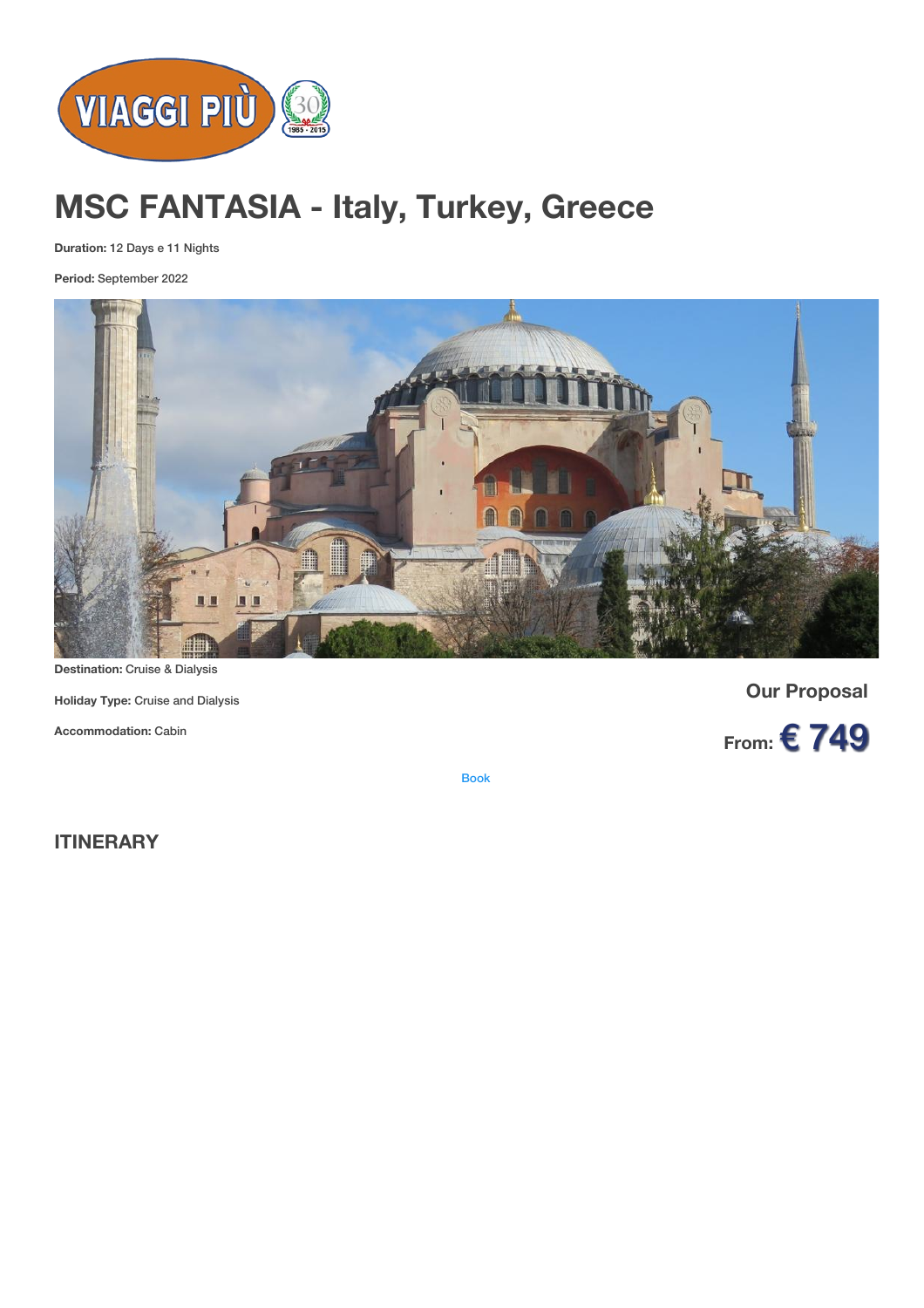

| Day                    | Port             | <b>ArriveDepart</b> |             |
|------------------------|------------------|---------------------|-------------|
| 21/09Trieste (Italy)   |                  | --                  | 21.00       |
| 22/09Zadar (Croatia)   |                  |                     | 08.00 16.00 |
| 23/09Bari (Italy)      |                  |                     | 09.00 17.00 |
| 24/09at sea            |                  | --                  | --          |
|                        | 25/09Pireo/Atene |                     | 07.00 16.00 |
|                        | (Greece)         |                     |             |
| 26/09Izmir (Turkey)    |                  |                     | 08.00 16.00 |
| 27/09Istanbul (Turkey) |                  |                     | 12.00 23.59 |
| 28/09Istanbul (Turkey) |                  | 00.01               | 17.00       |
| 29/09at sea            |                  |                     |             |
| 30/10Corfù (Greece)    |                  |                     | 09.00 18.00 |
| 01/10at sea            |                  | --                  | --          |
| 02/10Trieste (Italy)   |                  | 07.00               |             |

## **INDIVIDUAL RATE**

| Inside Cabin Price from € 749                                                                    |  |  |  |
|--------------------------------------------------------------------------------------------------|--|--|--|
| Cruise prices are dynamic and change according to booking requests                               |  |  |  |
| To receive the price of the day, please phone to: +39.0442.31400 or send us a request click here |  |  |  |
| Discover the description of the ship: click here                                                 |  |  |  |
| Discover all the experiences: click here                                                         |  |  |  |
|                                                                                                  |  |  |  |